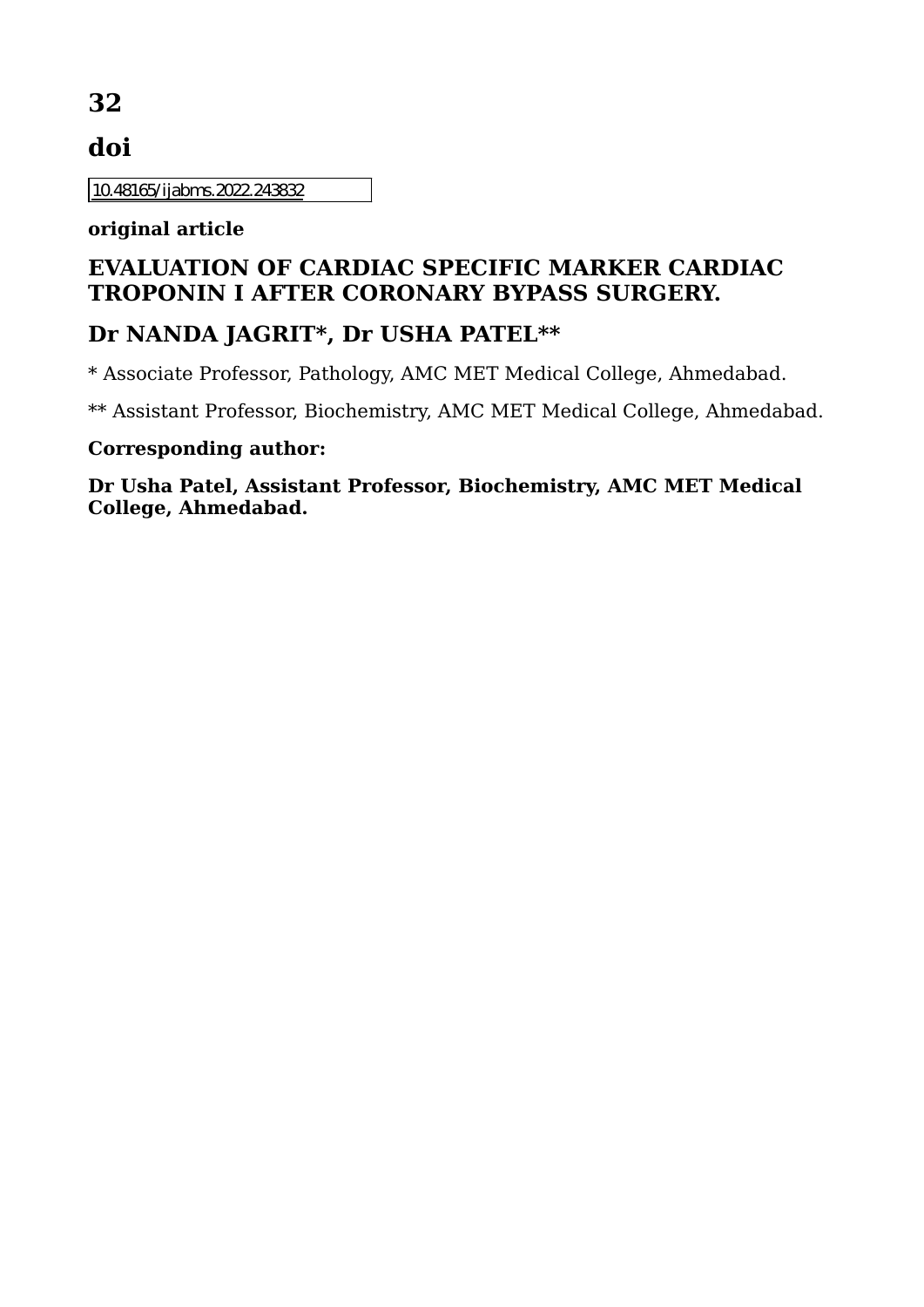### **Abstract**

**Background:** Cardiac troponin I (cTnI) is reported to be very specific for myocardial cell damage without cross reactivity with skeletal muscle isoform. Evaluation of cTnI after CABG will be useful as an early marker of excessive post operative myocardial damage when a specific therapeutic intervention can still be efficient and improve outcome.

**Methodology:** The study comprised of 50 patients who undergo Coronary artery bypass surgery at V.S group of Hospital. Blood sample were taken after 12 hour ( T12) and 24 hour ( T24 ) of post CABG. The sample were analysed for cTnI.

**Results:** Our results show that Troponin I levels after 2 hours, 12 hours and 24 hours in patients who had better outcome after CABG was 9.2 ng/ml, 13.9 ng/ml and 10.9 ng/ml respectively. Whereas, Troponin I levels after 2 hours, 12 hours and 24 hours in patients who had adverse outcome like death of patients after CABG was 10.6 ng/ml, 38.7 ng/ml and 28.9 ng/ml respectively.

**Conclusion:** Routine measurement of cardiac troponin levels after cardiac troponin can identify group of patients at increased risk of complications or death.

**Key words: Cardiac Troponin I (cTnI ), Coronary artery bypass grafting (CABG), Post operative myocardial infarction (PMI).**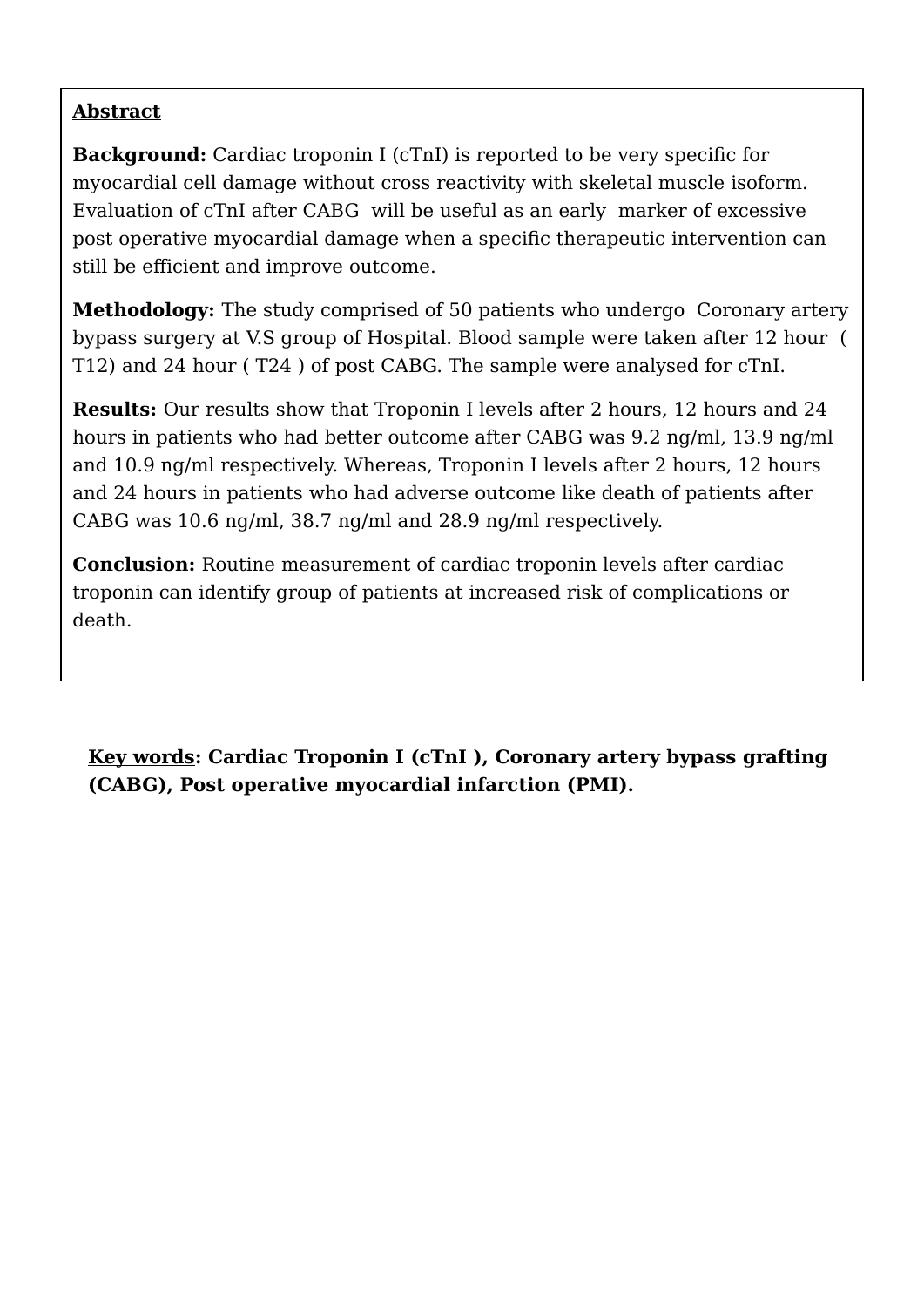#### **Introduction**

There are mainly three different forms of troponin associated with contractile myofibril proteins :TnC (calcium binding molecular mass 18 kDa),TnI (inhibitory components molecular mass 22.5 kDa),TnT (tropomyosin-binding component molecular mass 37 kDa ) which are mainly in muscle and minor fraction in cytosol. $<sup>1</sup>$ </sup>

However cardiac specific isoforms (cTnI,cTnT) are identified from multiple troponin isoforms in muscle and measured . cTnI and cTnT are released in response to myocardial injury due to any cause. In acute myocardial ischemia cTn measured in peripheral blood with in 4 hours ; with new high sensitive cTn(hsTn) we can detect earlier than 4 hours. Concentration of cTn depends on size of infarct within 24 -48 hours and remain high for period of days. Cardiac troponin I (cTnI) is reported to be very specific for myocardial cell damage without cross reactivity with skeletal muscle isoform (1). The specificity cardiac troponin I has been confirmed in various situations like myocardial infarction, contusion, myocarditis and renal failure. In general for conformation of diagnosis of myocardial infarction by measuring cardiac troponin in patient having symptoms and clinical sign suggestive of myocardial ischemia. 2

Hence measurement of cardiac toroponin in patients helpful for early diagnosis and decrease recurrence of myocardial infarction and adverse outcome like death etc.. in patients having suspected myocardial infarction. (3,4)

There are many methods exist for to identify risk early like EUROSCORE, Biomarkers measurement (natriuretic peptides, creatine kinase (CK), or the cardiac troponins (cTn) ,myoglobin) for complication after cardiac surgical procedures. so we can easily predicts prognosis for adverse outcome may helpful in early therapeutic interventions following surgery like coronary artery bypass graft CABG. However all biomarkers have been shown to predicts risks but have limited use due to exact mechanism of release not well explain during and after operations. cardiac troponin measurement is superior than CK MB isoenzyme for risk prediction in post operative cardiac surgery due to more specificity.(5,6,7,8)

As cardiac troponin I measurement is objective ,superior than subjective for assessment of underlying pathology of patients in myocardial necrosis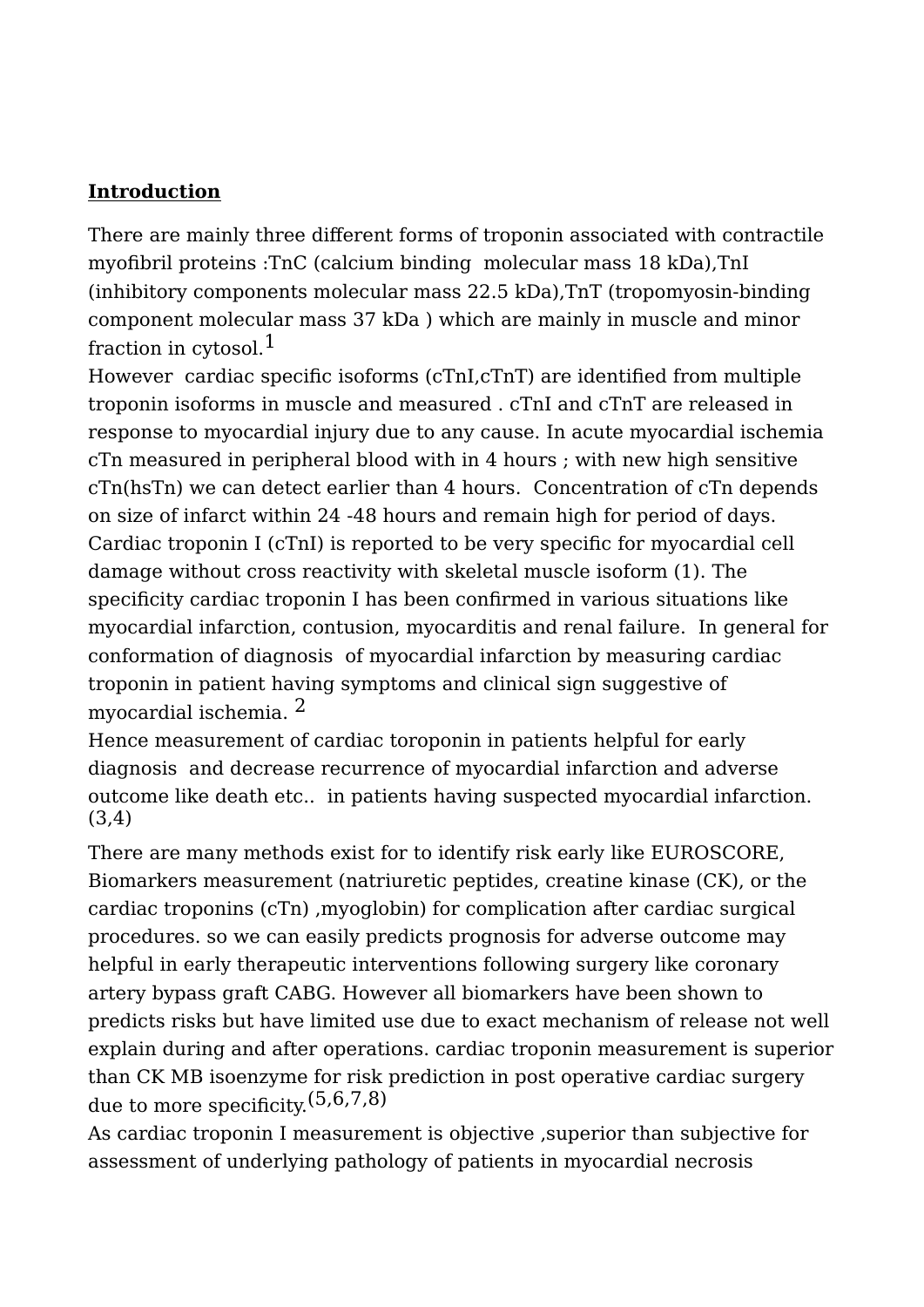commonly used " gold standard " for diagnosis and predictions of risk in cardiovascular disease.2

cTn may increased after cardiac surgery due to multiple reasons like cardiac manipulation,hemodynamic instability,injury,intra operative defibrillation, acute loss of grafts .<sup>9</sup>

Evaluation of cTnI after CABG will be useful as an early marker of excessive post operative myocardial damage when a specific therapeutic intervention can still be efficient and improve outcome.

Ischemic heart disease is highly prevalent in residents of the Ahmedabad. Many patients undergo coronary artery bypass surgery (CABG) in the city as a routine. No systemic database study of the cardiac specific marker Cardiac Troponin I after CABG has been done in Ahmedabad population considering ethnic diversity of the city.

### **Methodology**

The study comprised of retrospective analysis 50 patients registry who undergone Coronary artery bypass surgery (CABG) at V.S group of Hospital between 2014 Dec to Dec 2016.

Inclusion criteria were reports of patients undergone CABG.

Blood sample were taken after 2 hours, 12 hour (T12) and 24 hour (T24) of post CABG. The sample were analysed for cTnI. The out come measured with major adverse cardiac events like death ,myocardial infarction, thrombosis etc…

The blood samples were collected in vials containing no anticoagulant or preservative. The samples were collected using a disposable needle and syringe and care was taken to get non hemolysed samples. The serum samples were analyzed for cTnI with well standardized method. The serum cTnI concentration was measured using the reagent kit manufactured by Abott c8000 architect system using CMIA (Chemiluminescent micro particle immunoassay).

## Results:

Out of 50 patients post CABG, Group 1 comprised of 35 patients who had better outcomes, while 15 patients had adverse outcome in the form of adverse cardiac events like death of patient.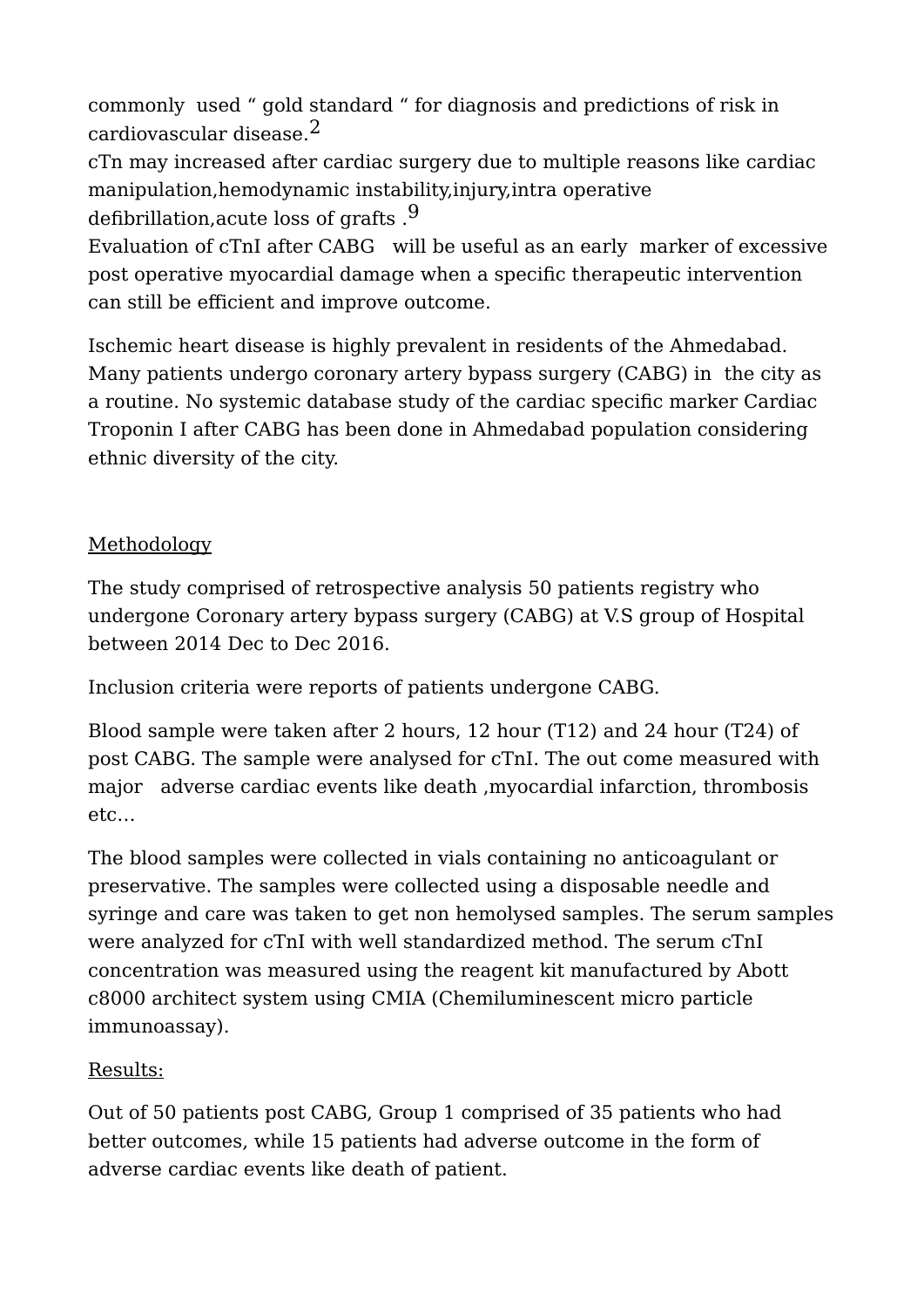Normal reference value of Troponin I in healthy people is <0.04 ng/dl. For troponin concentrations 0.40 ng/mL and higher, maybe suggestive of the underlying cardiac injury. Our results show that Troponin I levels after 2 hours, 12 hours and 24 hours in patients who had better outcome after CABG was 9.2 ng/ml, 13.9 ng/ml and 10.9 ng/ml respectively (Table 1).

Whereas, Troponin I levels after 2 hours, 12 hours and 24 hours in patients who had adverse outcome like death of patients after CABG was 10.6 ng/ml. 38.7 ng/ml and 28.9 ng/ml respectively (Table 1).

|                     | Troponin I<br>(ng/ml)<br>After 2 hours<br>(Interquarantile<br>range) | Troponin I<br>(ng/ml)<br>After 12 hours<br>(Interquarantile<br>range) | Troponin I (ng/ml)<br>After 24 hours<br>(Interquarantile<br>range) |
|---------------------|----------------------------------------------------------------------|-----------------------------------------------------------------------|--------------------------------------------------------------------|
| Group 1<br>$(n=35)$ | $[9.2 (1.4-17.5)]$                                                   | $ 13.9(8.5-15.5) $                                                    | $ 10.9(5.7-15.1) $                                                 |
| Group 2<br>$(n=15)$ | $10.6(10.6-25.7)$                                                    | 38.7 (28.8-63.8)                                                      | $[28.9 (22.8-61)]$                                                 |

Table 1: Troponin I levels post CABG.

## Discussion:

Our study comprised of measurement of cTn1 in patients undergone coronary artery bypass study after 12 hour (T12) and 24 hour (T24) of post CABG.

Troponin I is a regulatory subunit of the troponin complex associated with the actin filament within muscle cell. Clinical studies have demonstrated the release of troponin I into the blood stream within hours following AMI or ischemic damage.

The measurements of serum enzymes as a reflection of damage to myocardial muscle cells still play an important role in the diagnosis of AMI. Our results show that troponin I level was elevated at 2 hours, 12 hours and 24 hours after coronary bypass surgery. However, it was seen that 15 patients out of 50 developed post operative complications. Troponin I level in these 15 patients remained high even after 24 hours of surgery compared to group 1 patients who did not develop complications.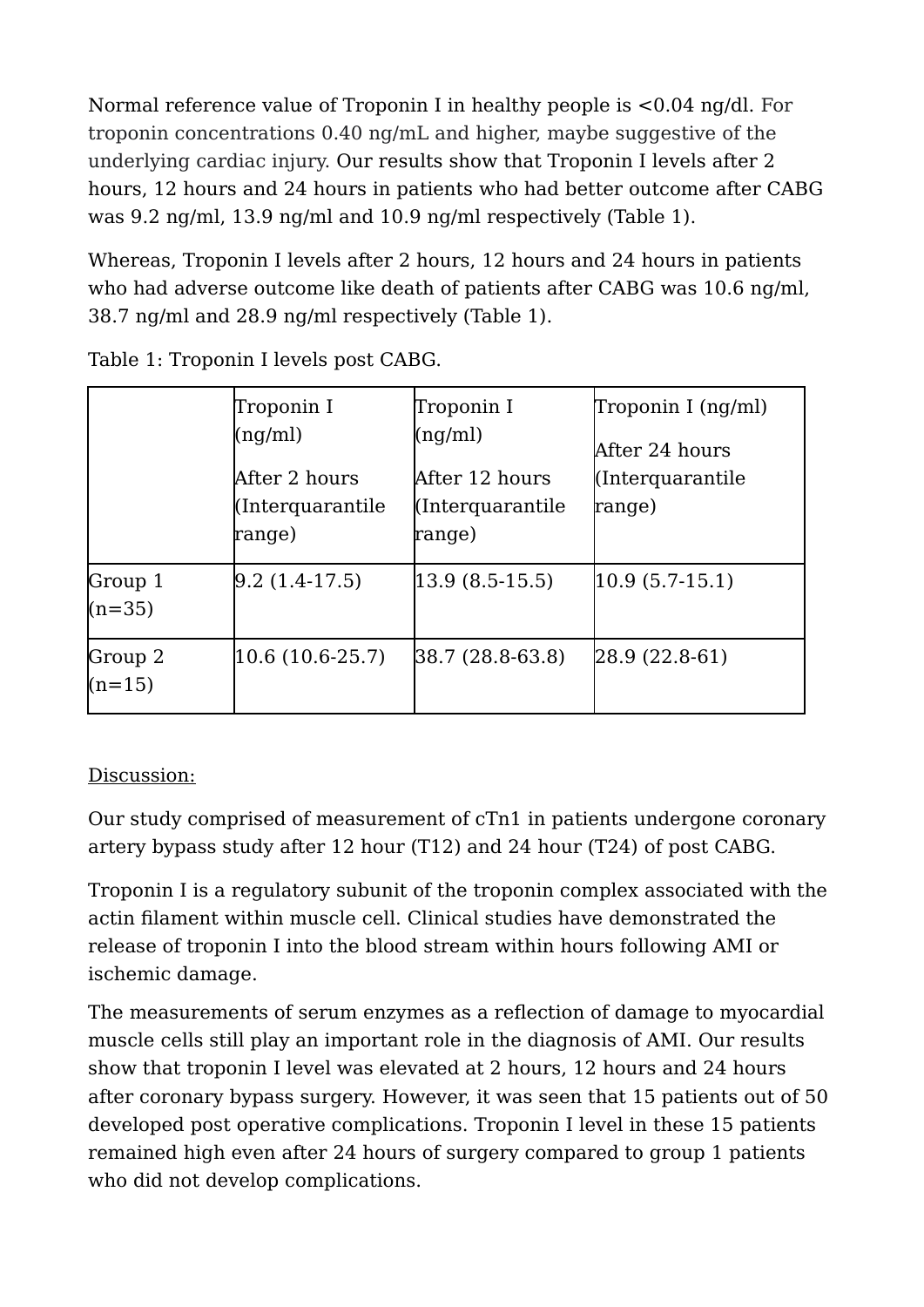Cardiac surgery may be associated with significant perioperative and postoperative morbidity and mortality. Intraoperative injury maybe due to cardiac manipulation, defibrillation, acute post bypass hemodynamic instability. These can cause elevation of cardiac markers.

Cardiac troponins have shown to be specific markers of myocardial injury. cTnI is more cardiospecific than other cardiac markers like CK-MB and can be used as a tool for diagnosis of myocardial infarction after cardiac surgery. cTnI could be a marker of myocardial ischemia after open heart surgery  $.^{10}$ 

The National Academy of Clinical Biochemistry issued a guideline in 2007 that stated that "in the presence of a clinical history suggestive of Acute cardiac syndrome, the following is considered indicative of myocardial necrosis consistent with myocardial infarction: maximal concentration of cTn exceeding the 99th percentile of values.<sup>11</sup>

In our study, cardiac Troponin I was found to be low in patients who had undergone CABG surgery, having no adverse effects post CABG. Study  $by^{12}$ 

had similar findings, serum levels of cardiac troponin remained low after uncomplicated CABG. Low levels of cTnI within 24 to 48 hours after cardiac surgery is suggestive of absence of perioperative myocardial necrosis. <sup>13</sup>

In our study, cardiac Troponin I was found to be high in patients who had undergone CABG surgery, having adverse cardiac complications / effects post CABG. In this group of patients, cTnI was not elevated 2 hours after CABG, but after 12 hours, the increase was more pronounced. Changes in cTnI levels immediately after surgery may not be very useful in predicting outcomes as the changes maybe due to surgery itself. cTnI levels 24 hours after surgery are more powerful short as well as long term predictors of mortality rather than after 2 hours  $.14$  cTnI levels at 24 hours can be used to predict short-, medium- and long-term outcome in cardiac surgery patients.

### Conclusion:

Troponin I levels post cardiac surgery can be used to identify patients at risk of developing complications or adverse cardiac reactions. Identification of such patients, in early stage, can help in improving the outcome as well as reducing morbidity and mortality.

Cardiac troponin I levels are frequently elevated after cardiac surgery. However, cardiac troponin levels measured 24 hours after surgery were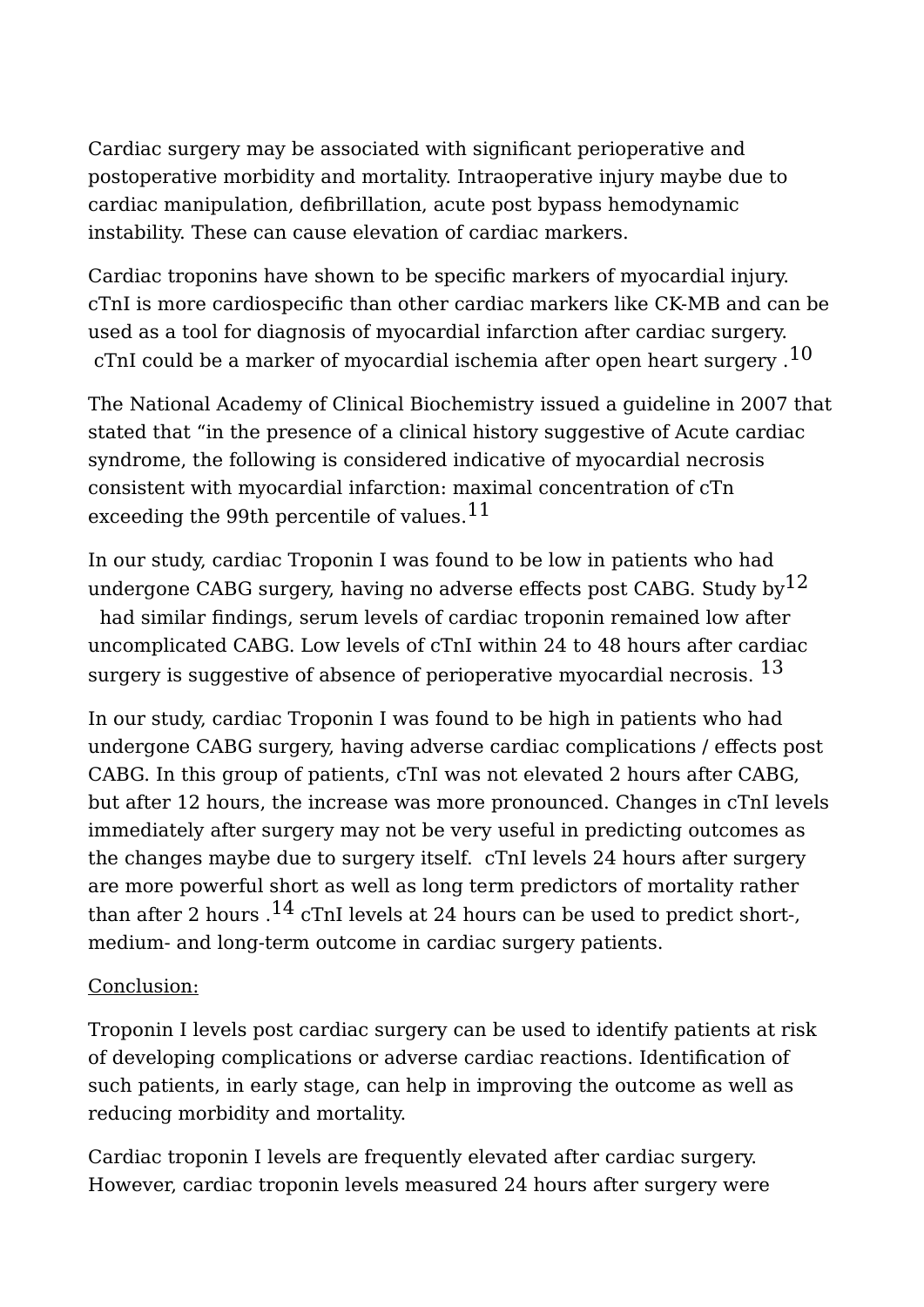independently predictive of complications post operatively after CABG. These data suggest that routine measurement of cardiac troponin levels after cardiac troponin can identify group of patients at increased risk of complications or death.

## References:

1) Parmacek MS, Solaro RJ. Biology of the troponin complex in cardiac myocytes. Prog Cardiovasc DisM. 2004;47:159–176. [\[PubMed\]](https://www.ncbi.nlm.nih.gov/pubmed/15736582) [\[Google](https://scholar.google.com/scholar_lookup?journal=Prog+Cardiovasc+DisM&title=Biology+of+the+troponin+complex+in+cardiac+myocytes.&author=MS+Parmacek&author=RJ+Solaro&volume=47&publication_year=2004&pages=159-176&)  [Scholar\]](https://scholar.google.com/scholar_lookup?journal=Prog+Cardiovasc+DisM&title=Biology+of+the+troponin+complex+in+cardiac+myocytes.&author=MS+Parmacek&author=RJ+Solaro&volume=47&publication_year=2004&pages=159-176&)

2)Thygesen K, Alpert JS, Jaffe AS, Simoons ML, Chaitman BR, White HD, et al. Third universal definition of myocardial infarction. J Am Coll Cardiol 2012;60:1581–98.)

3) Mills NL, Churchhouse AM, Lee KK, et al. Implementation of a sensitive troponin I assay and risk of recurrent myocardial infarction and death in patients with suspected acute coronary syndrome. JAMA 2011;305:1210–6.

4) Mills NL, Lee KK, McAllister DA, Anand A, Gamble D, Shah AS, et al. Implications of lowering threshold of plasma troponin concentration in diagnosis of myocardial infarction: cohort study. BMJ 2012;344:e1533.

5)Bignami E, Landoni G, Crescenzi G. et al. Role of cardiac biomarkers (troponin I and CK-MB) as predictors of quality of life and long-term outcome after cardiac surgery. Ann Card Anaesth. 2009;12:22–26. [\[PubMed\]](https://www.ncbi.nlm.nih.gov/pubmed/19136751) [\[Google](https://scholar.google.com/scholar_lookup?journal=Ann+Card+Anaesth&title=Role+of+cardiac+biomarkers+(troponin+I+and+CK-MB)+as+predictors+of+quality+of+life+and+long-term+outcome+after+cardiac+surgery.&author=E+Bignami&author=G+Landoni&author=G+Crescenzi&volume=12&publication_year=2009&pages=22-26&pmid=19136751&)  [Scholar\]](https://scholar.google.com/scholar_lookup?journal=Ann+Card+Anaesth&title=Role+of+cardiac+biomarkers+(troponin+I+and+CK-MB)+as+predictors+of+quality+of+life+and+long-term+outcome+after+cardiac+surgery.&author=E+Bignami&author=G+Landoni&author=G+Crescenzi&volume=12&publication_year=2009&pages=22-26&pmid=19136751&)

6)Januzzi JL, Lewandrowski K, MacGillivray TE. et al. A comparison of cardiac troponin T and creatine kinase-MB for patient evaluation after cardiac surgery. J Am Coll Cardiol. 2002;39:1518-1523. [\[PubMed\]](https://www.ncbi.nlm.nih.gov/pubmed/11985917) [\[Google Scholar\]](https://scholar.google.com/scholar_lookup?journal=J+Am+Coll+Cardiol&title=A+comparison+of+cardiac+troponin+T+and+creatine+kinase-MB+for+patient+evaluation+after+cardiac+surgery.&author=JL+Januzzi&author=K+Lewandrowski&author=TE+MacGillivray&volume=39&publication_year=2002&pages=1518-1523&pmid=11985917&)

7)Thielmann M, Massoudy P, Marggraf G. et al. Role of troponin I, myoglobin, and creatine kinase for the detection of early graft failure following coronary artery bypass grafting. Eur J Cardiothorac Surg. 2004;26:102– 109. [\[PubMed\]](https://www.ncbi.nlm.nih.gov/pubmed/15200987) [\[Google Scholar\]](https://scholar.google.com/scholar_lookup?journal=Eur+J+Cardiothorac+Surg&title=Role+of+troponin+I,+myoglobin,+and+creatine+kinase+for+the+detection+of+early+graft+failure+following+coronary+artery+bypass+grafting.&author=M+Thielmann&author=P+Massoudy&author=G+Marggraf&volume=26&publication_year=2004&pages=102-109&pmid=15200987&)

8)Tzimas PG, Milionis HJ, Arnaoutoglou HM. et al. Cardiac troponin I versus creatine kinase-MB in the detection of postoperative cardiac events after coronary artery bypass grafting surgery. J Cardiovasc Surg. 2008;49:95– 101. [\[PubMed\]](https://www.ncbi.nlm.nih.gov/pubmed/18212694) [\[Google Scholar](https://scholar.google.com/scholar_lookup?journal=J+Cardiovasc+Surg&title=Cardiac+troponin+I+versus+creatine+kinase-MB+in+the+detection+of+postoperative+cardiac+events+after+coronary+artery+bypass+grafting+surgery&author=PG+Tzimas&author=HJ+Milionis&author=HM+Arnaoutoglou&volume=49&publication_year=2008&pages=95-101&pmid=18212694&)

9)Mohammed AA, Agnihotri AK, van Kimmenade RR. et al. Prospective, Comprehensive Assessment of Cardiac Troponin T Testing Following Coronary Artery Bypass Graft Surgery. Circulation. 2009 [Epub ahead of print. ] [\[PubMed\]](https://www.ncbi.nlm.nih.gov/pubmed/19704098) [\[Google Scholar\]](https://scholar.google.com/scholar_lookup?journal=Circulation&title=Prospective,+Comprehensive+Assessment+of+Cardiac+Troponin+T+Testing+Following+Coronary+Artery+Bypass+Graft+Surgery.&author=AA+Mohammed&author=AK+Agnihotri&author=RR+van+Kimmenade&publication_year=2009&pmid=19704098&)